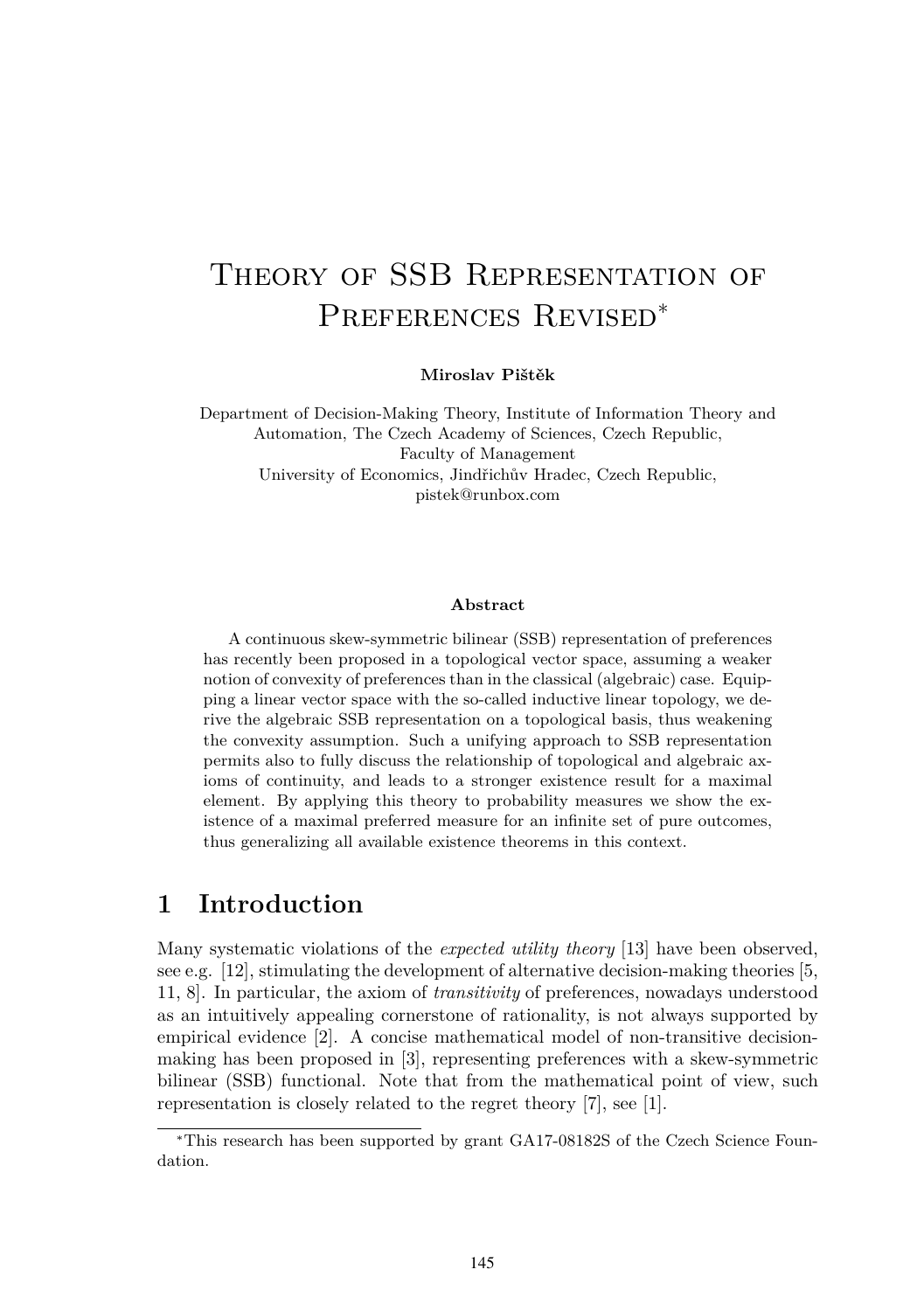Theory of SSB Representation of Preferences Revised

Denoting an asymmetric relation of strict preferences on a non-empty convex set P, we say that a functional  $\phi$  on  $P \times P$  is an SSB representation of if  $\phi$  is SSB and  $p \quad q \Rightarrow \phi(p, q) > 0$  for all  $p, q \in P$ . Let  $\sim$  and  $\succeq$  be indifference and  $q \Rightarrow \phi(p,q) > 0$  for all  $p, q \in P$ . Let  $\sim$  and  $\succeq$  be indifference and preference-or-indifference relations defined in a standard way using . Then, the axioms of (algebraic) SSB representation stated for all  $p, q, r \in P$  and all  $\lambda \in ]0,1[$ are as follows:

\n- (C1) Continuity: 
$$
p \quad q, q \quad r \Longrightarrow q \sim \alpha p + (1 - \alpha)r
$$
 for some  $\alpha \in ]0, 1[$ ,
\n- (C2) Convexity:  $p \quad q, p \succsim r \Longrightarrow p \quad \lambda q + (1 - \lambda)r$ ,
\n- $p \sim q, p \sim r \Longrightarrow p \sim \lambda q + (1 - \lambda)r$ ,
\n- $q \quad p, r \succsim p \Longrightarrow \lambda q + (1 - \lambda)r$ ,
\n- (C3) Symmetry<sup>1</sup>:  $p \quad q, q \quad r, p \quad r \Longrightarrow \left[ q \sim \frac{p+r}{2} \Longrightarrow \left( \lambda p + (1 - \lambda)r \sim \frac{p+q}{2} \right) \Rightarrow \lambda r + (1 - \lambda)p \sim \frac{r+q}{2} \right) \right].$
\n

If P is, moreover, a set of probability measures, axioms  $(C1)$ – $(C3)$  hold if and only if there exists an SSB representation of , see [3, Theorem 1].

Recently, a variant of an SSB representation of preferences has been proposed in a topological vector space [9]. For a non-empty convex subset  $P$  (being equipped with the relative topology) the axioms for all  $p, q, r \in P$  and  $\lambda \in ]0,1[$  are the following:

(F1) Continuity: sets 
$$
\{s \in P : p \text{ s}\}\
$$
 and  $\{s \in P : s \text{ p}\}\$  are open,  
\n(F2) Convexity:  $p q, p \succsim r \Longrightarrow p \lambda q + (1 - \lambda)r$ ,  
\n $q p, r \succsim p \Longrightarrow \lambda q + (1 - \lambda)r p$ ,  
\n(F3) Balance<sup>1</sup>:  $q \sim \frac{p+r}{2}, \lambda p + (1 - \lambda)r \sim \frac{p+q}{2} \Longrightarrow$   
\n $\lambda r + (1 - \lambda)p \sim \frac{r+q}{2}$ .

An asymmetric binary relation on  $P$  satisfies (F1), (F2) and (F3) if and only if there exists an SSB representation of that is, moreover, separately continuous in each variable, see Theorem 1 below. Further, we have shown that in a compact and convex subset of P there exists a maximal element with respect to , see Theorem 3 below. Consequently, we have generalized the existence result for a maximal element in the case of an infinite set of outcomes, see Theorem 5.

Finally, equipping a linear vector space X with the so-called *inductive linear topology* [6], i.e. the finest topology such that X is a Hausdorff t.v.s. and for any finite-dimensional subspace Y of X canonical injection of Y into X is continuous, the algebraic SSB representation may be considered as an application of the above introduced topological theory [10]. Such an observation leads to a generalization of

<sup>1</sup>We use a slightly adapted variant of axiom (C3) to stress that the conclusion of axiom (C3) is equivalent to axiom  $(F3)$ . Note that axioms  $(C3)$  and  $(F3)$  are equivalent given axioms  $(C1)$ and (F2), see [10, Theorem 4.2].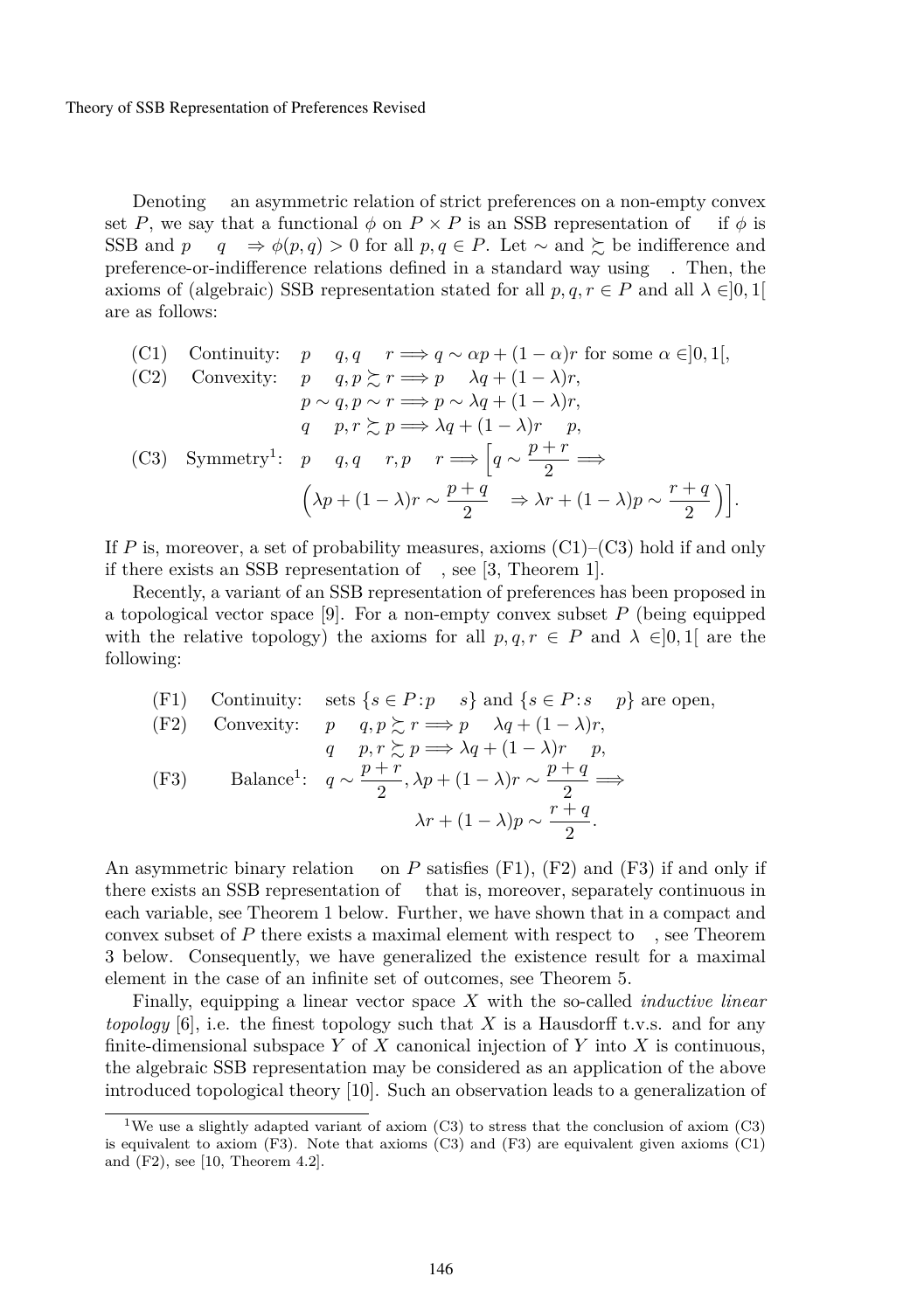the algebraic SSB representation theorem, as well as the theorem for the existence of a maximal element in a linear vector space, see Corollary 2 and Corollary 4, respectively. The proposed technique may be of general interest since it permits one to use topological tools to obtain relatively stronger results that may be finally transposed to a purely algebraic setting employing the inductive linear topology.

The basic notation used is standard. A *topological space* is a set X equipped with a family of subsets  $\subset 2^X$  (called *open* sets) satisfying the following conditions:  $\emptyset, X \in \mathcal{I}$ ; every union of open subsets of X is open; every finite intersection of open subsets of X is open. A topological space is *compact* if each of its open covers has a finite sub-cover; is a *Hausdorff* space if any two distinct points are respectively contained in disjoint open sets; is a real *topological vector space* (t.v.s) if it is moreover a real *linear vector space* (l.v.s.) such that operations of addition and multiplication are continuous. By  $\mathscr{P}(X)$  we denote a set of all *regular Borel* probability measures on  $X$  equipped with the so-called weak<sup>\*</sup> topology.

#### **2 Main Results**

First, we present the topological version of the SSB representation theorem, see [9, Theorem 3.6 and Theorem 5.3].

**Theorem 1.** *Let* P *be a non-empty convex subset of a t.v.s. equipped with the relative topology. An asymmetric relation on* P *satisfies (F1), (F2) and (F3) if and only if there exists a separately continuous SSB functional*  $\phi$  *on*  $P \times P$  *such* that for all  $p, q \in P$ ,  $p \quad q \quad \phi(p, q) > 0$ . *that for all*  $p, q \in P$ ,  $p \neq q$ .

Transposing the above theorem in a l.v.s. with the use of inductive linear topology, one obtains the following generalization of [3, Theorem 1], see [10, Theorem 4.2].

**Corollary 2.** *Let* P *be a non-empty convex subset of a l.v.s. A binary relation on* P satisfies (C1), (F2) and (F3) if and only if there exists an SSB functional  $\phi$ *on*  $P \times P$  *such that for all*  $p, q \in P$ ,  $p \neq \emptyset$   $(p, q) > 0$ *.* 

Comparing the statements of Theorem 1 and Corollary 2, we see that axiom (C1) plays two different roles. First, it implies asymmetry of that has to be explicitly assumed in Theorem 1. Besides, it amounts to continuity axiom (F1) in the algebraic setting; indeed, any SSB functional is separately continuous with respect to inductive linear topology, see [6, Proposition 4.1.2 and Proposition 4.5.4].

Next, we show that standard continuity and convexity assumptions imply the existence of a maximal and a minimal element in a t.v.s., see [9, Corollary 3.4 and Theorem 3.6].

**Theorem 3.** *Let* P *be a non-empty compact convex subset of a Hausdorff t.v.s., and be an asymmetric relation on* P *satisfying axioms (F1) and (F2), then there exist a minimal and a maximal element of* P *with respect to .*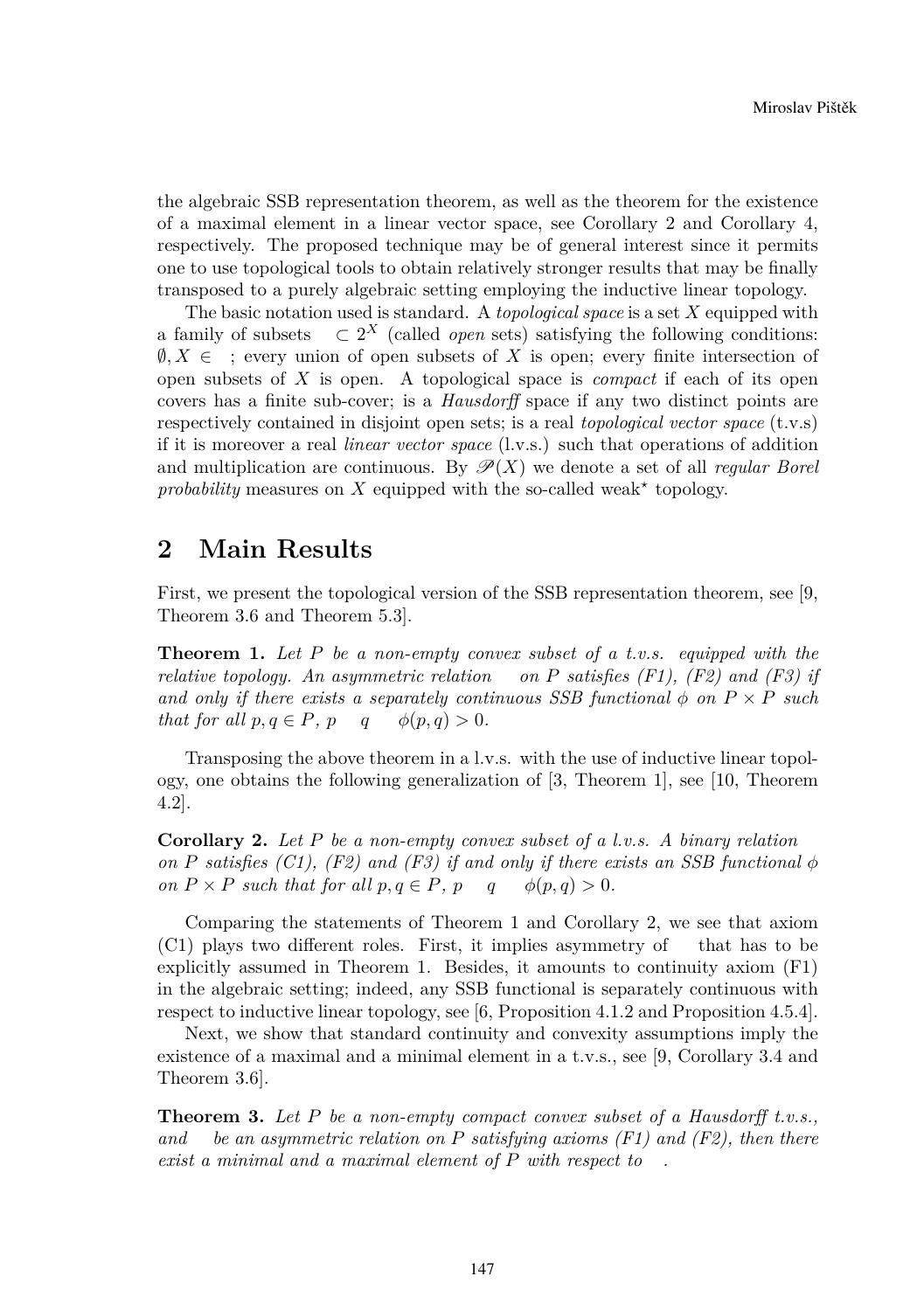Employing the inductive linear topology again, see [10, Theorem 4.3], one obtains an analogous statement in a l.v.s.

**Corollary 4.** *Let* P *be a non-empty compact convex subset of a finite-dimensional l.v.s., and be a relation that satisfies (C1) and (F2) on* P*, then there exist a minimal and a maximal element of* P *with respect to .*

Note that previously a similar existence result that has been shown only for a (finitely generated) polyhedral subset of  $P$  assuming, moreover, axiom (C3), see [5, Theorem 6.2].

Finally, we generalize [4, Theorem 5] on the basis of Theorem 1 and Theorem 3, for a detailed proof see [9, Theorem 6.2].

**Theorem 5.** Let set of outcomes X be a compact Hausdorff space and  $\phi$  be a *bounded real function on*  $X \times X$  *that is separately continuous in each variable and satisfies*  $\phi(x, y) = -\phi(y, x)$  *for all*  $x, y \in X$ *. Define functional on*  $\mathcal{P}(X) \times \mathcal{P}(X)$ *satisfies*  $\phi(x, y) = -\phi(y, x)$  *for all*  $x, y \in X$ *. Define functional by*

$$
(p,q) \equiv \int_{X \times X} \phi(x,y) dp(x) dq(y).
$$

*Then is a separately continuous SSB functional on*  $\mathscr{P}(X)$ *, and for a closed and convex set*  $K \subset \mathscr{P}(X)$  *there exists*  $p \in K$  *such that*  $(p, q) \geq 0$  *for all*  $q \in K$ *.* 

## **References**

- [1] P. R. Blavatskyy. Axiomatization of a preference for most probable winner. *Theory and Decision*, 60(1):17–33, Feb. 2006.
- [2] D. Butler, G. Pogrebna, and P. R. Blavatskyy. Predictably intransitive preferences. *SSRN Electronic Journal*, 13(3):217–236, 2016.
- [3] P. C. Fishburn. Nontransitive measurable utility. *Journal of Mathematical Psychology*, 26(1):31–67, Aug. 1982.
- [4] P. C. Fishburn. Dominance in SSB utility theory. *Journal of Economic Theory*, 34(1):130–148, Oct. 1984.
- [5] P. C. Fishburn. *Nonlinear Preferences And Utility Theory*. The Johns Hopkins University Press, 1988.
- [6] H. Jarchow. *Locally Convex Spaces*. Mathematische Leitfäden. Vieweg+Teubner Verlag, Wiesbaden, 1981.
- [7] G. Loomes and R. Sugden. Regret theory: An alternative theory of rational choice under uncertainty. *The Economic Journal*, 92(92):805, Dec. 1982.
- [8] M. J. Machina. Nonexpected utility theory. In J. L. Teugels and B. Sundt, editors, *Encyclopedia of Actuarial Science*, volume 2, pages 1173–1179. John Wiley & Sons, Ltd, Chichester, UK, Sept. 2004.